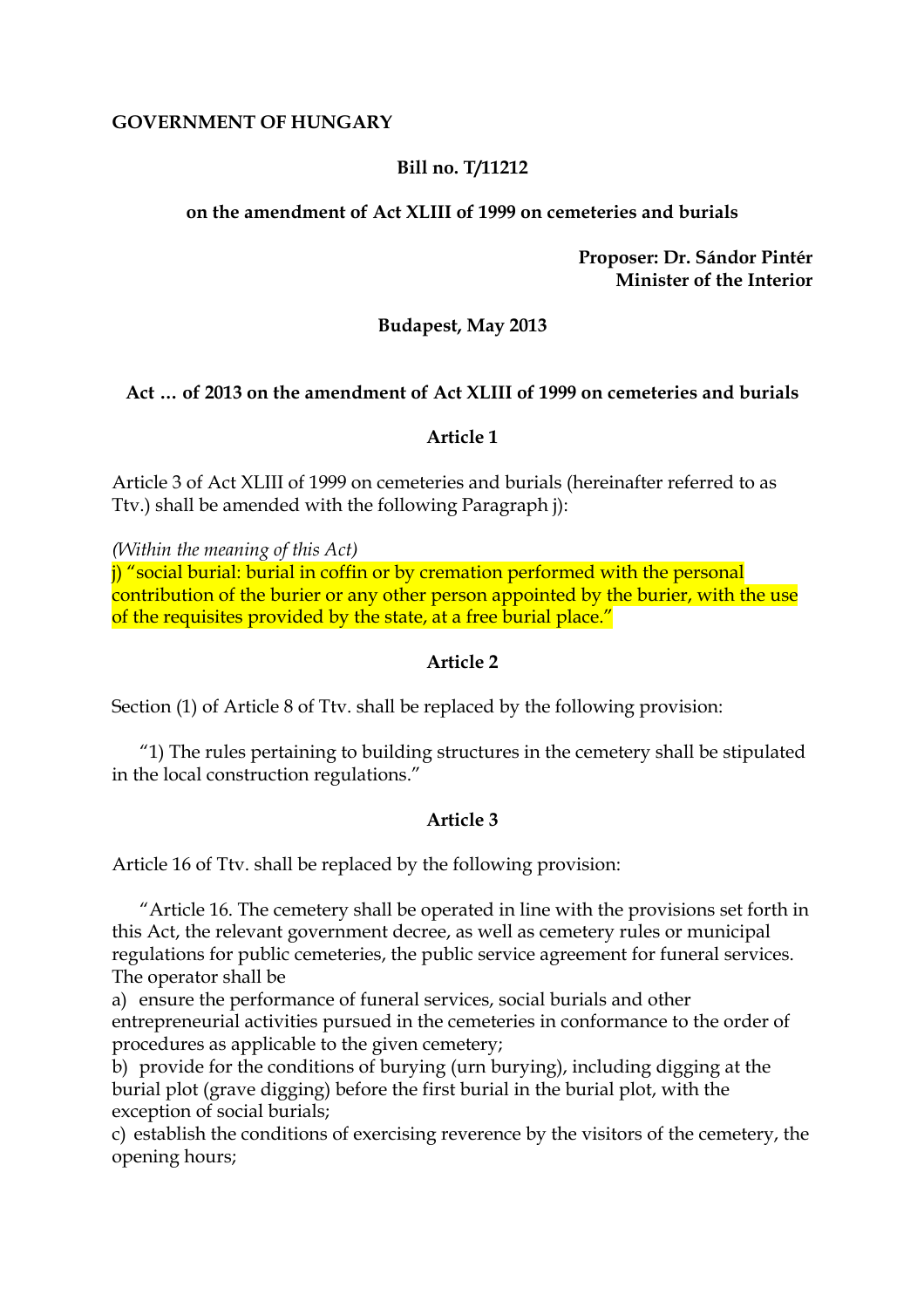d) provide for the maintenance and operation of the mortuary, the post-mortem room facilities and the associated technical equipment, storage units and refrigerators, as well as the other public service facilities (infrastructure) of the cemetery;

e) ensure the takeover of the deceased persons transported to the cemetery and the accessories required for their burial, and provide for the opening, closing of the cemetery;

f) keep the books of records;

g) provide information to the visitors of the cemetery;

h) designate places for burials;

i) act for the cleanliness of the cemetery and their facilities, the maintenance of roads, the removal of ice and snow from the roads;

j) collect and remove wastes;

k) ensure the proper observance and enforcement of the rules of the cemetery; l) coordinate the funeral service operations relating to the use of the cemetery facilities, in particular the mortuary, take organizational measures to facilitate the flawless implementation of burials and urn burials;

m) provide for the reception of clients;

n) control the proper observance of requirements pertaining to the location of and the determination of the sizes for the places of social burials; and

o) provide the means needed for grave digging, coffin lowering and burying in the case of social burials."

### **Article 4**

Ttv. shall be amended with the following Article 16/A:

"Article  $16/A$  (1) The operator of the public cemetery shall ensure that the participants of social burials should become familiarized with the work protection, public health and epidemic regulations associated with burials.

(2) In the case of social burials, the operator of the public cemetery shall control the activities of the personal contributors in the cemetery. In the event of any nonobservance of the provisions of the relevant legal regulations, the operator of the public cemetery shall warn the personal contributors to abide by the work protection, public health and epidemic regulations. In the case of any noncompliance, the operator of the public cemetery shall take the necessary measures to perform the tasks, while the related costs shall be borne by the personal contributors."

### **Article 5**

(1) Section (2) of Article 21 of Ttv. shall be replaced by the following provision: (2)

"(2) The urn with the ashes shall be released to the person obliged to act for the burial as required in the last will of the deceased person, the declaration of the person obliged to act for the burial made in the form of a fully conclusive private deed or public deed, or in the lack of such documents the declaration of the acceptance of the cemetery, memorial funeral place."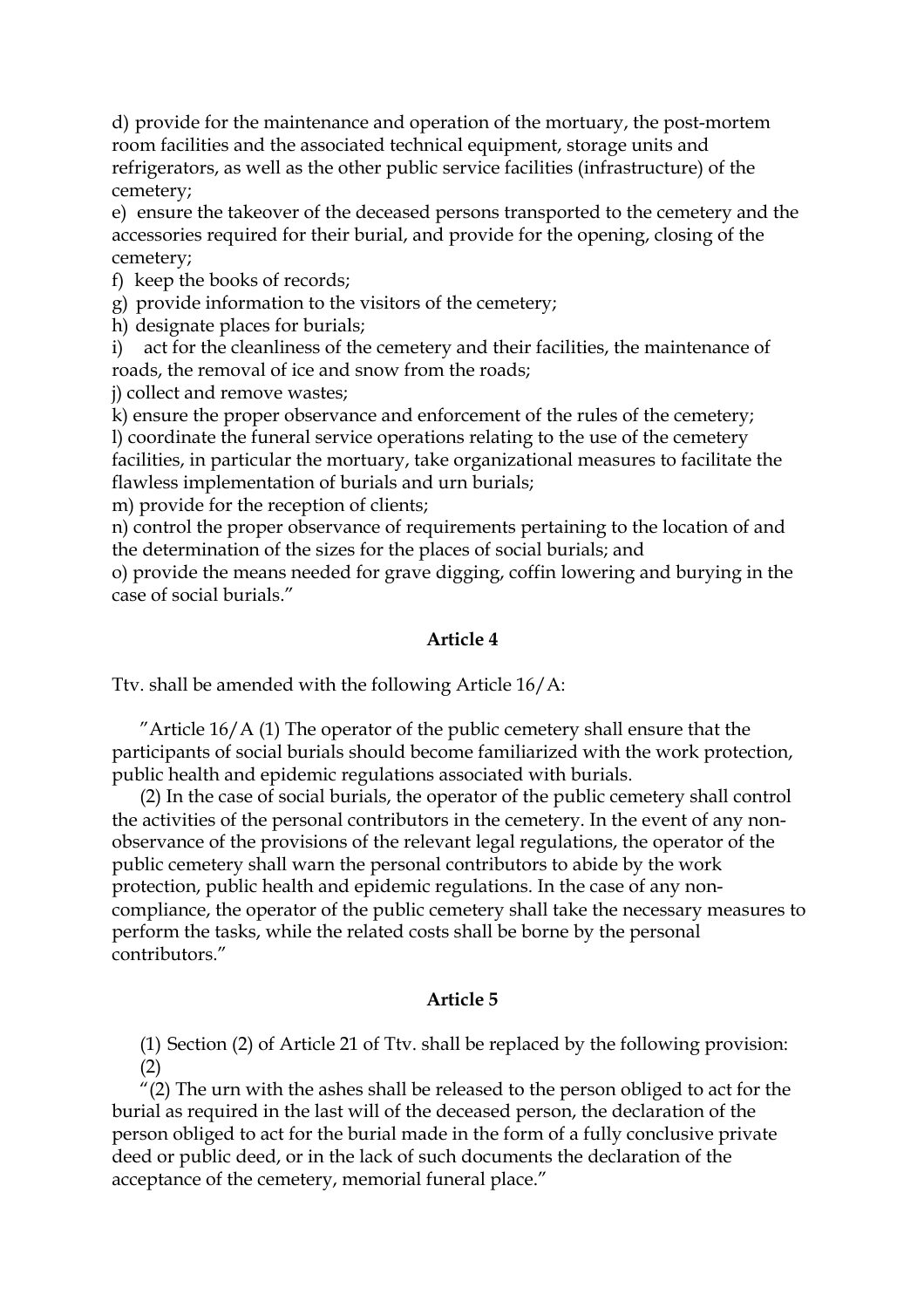(2) Article 21 of Ttv. shall be amended with the following Section (4)–(6):

 $''(4)$  The declaration of the person obliged to act for the burial shall specify the name, place and date of birth of the person obliged to act for the burial, the mother's name at birth, the address of residence as registered at the time of the declaration and the address planned to be used for the accommodation of the ashes.

(5)When the urn with the ashes is accommodated outside the cemetery, memorial funeral place, the person obliged to act for the burial shall make a commitment in the declaration that the urn should be stored in line with the circumstances demanded by proper reverence for the deceased, ensure the exercise of the right of reverence for the close relatives of the deceased person, and inform the close relatives of the deceased person in relation to any change in the place accommodating the urn.

(6) If the last will of the deceased person fails to provide for the handling of the ashes, or no last will has been made, when the ashes are scattered the declaration of the person obliged to act for the burial shall contain a statement that the close relatives of the deceased person agree with the place, time and form of the scattering of ashes."

#### **Article 6**

Section (1) of Article 22 of Ttv. shall be replaced by the following provision:

'"(1) With the exception of graves in national graveyards and places of burial for national heroes, the right of disposal over the burial place shall belong to the person who has paid for the burial place in question. Unless it is agreed otherwise, whenever there are more than one heir of identical legal standing, this right of disposal shall be exercised jointly."

#### **Article 7**

Article 23 of Ttv. shall be replaced by the following provision:

"Article 23 Outside cemeteries, memorial funeral places and cremation facilities, the corpse may be laid out only with the permission of the administrative body of healthcare."

#### **Article 8**

Chapter II of Ttv. shall be amended with the following Article 24/A–24/C and the preceding subchapter:

"Social burial

Article 24/A (1) In the case of social burials, the provisions of this Act shall be applicable with the deviations defined in the subchapter.

(2) Social burial may be demanded by the person obliged to act for the burial from the local government at the deceased person's last place of residence.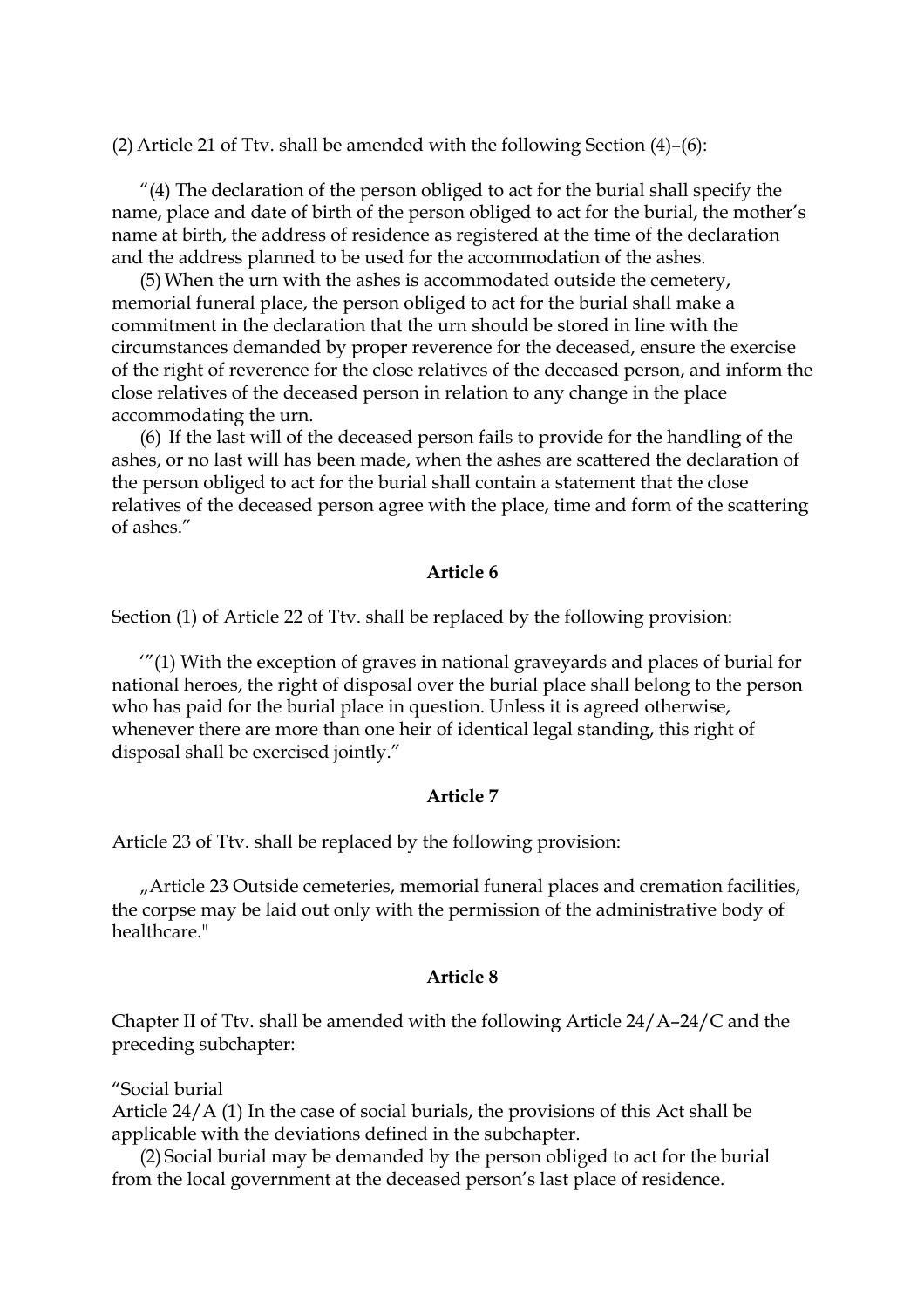(3) In the framework of social burial, the state shall provide for the mortuary refrigeration, transportation of the deceased person, as well as cremation if it is preferred by the person obliged to act for the burial. The state shall provide the grave, coffin, urn and grave marker for the purpose of social burial.

(4) In the cases defined in the relevant legal regulations, the maintainer of the public cemetery shall designate a social plot in the public cemetery. In cemeteries owned by religious communities, social plots shall be designated if in the given settlement the local government does not own a public cemetery. Only social burials may be performed in social plots.

(5)When social burial is requested, the person obliged to act for the burial shall not near burial expenses, and such expenses may not be enforced as encumbrances on the estate of the deceased. If the person obliged to act for the burial violates the legal regulations pertaining to social burial in any way, the person obliged to act for the burial shall refund the costs of preparations for the burial, dressing, transportation, mortuary refrigeration, cremation if applicable, as well as the fee

payable for the burial plot, the price of the coffin or urn used, the price of the grave marker to the cost-bearing organization.

(6)No social burial may be executed in case any contract has been made for the burial.

(7) When requesting social burial, the person obliged to act for the burial or his/her appointed person shall make a declaration to undertake to perform the following funeral services:

a) preparation of the deceased person for the burial (washing, dressing), with the exception of cases defined in Section (1) and (2) of Article 24/B,

b) digging and earthing of the grave or urn grave,

c) carriage of the coffin, urn without a motor vehicle inside the cemetery, and d) placement in the grave or urn burial

(hereinafter collectively referred to as: personal contribution).

(8)The person obliged to act for the burial and the contributors of social burial shall further declare that

a) in relation to the activities defined in Section (7), the person obliged to act for the burial may not offer, whereas the personal contributors may be accept counterservices,

b) the operator of the cemetery with social plots shall inform them in relation to the rules of the performance of work, and with reference to any accident occurring during work the owner of the cemetery, the operator of the cemetery or the person obliged to act for the burial may not have any damage claim.

(9) The declarations defined Section (7) and (8) shall be presented by the person obliged to act for the burial to the operator of the cemetery with social plots prior to the commencement of work at the latest, and in the lack of such declarations the operator of the cemetery shall prevent the work from being started.

(10)If after the notification of the demand for social burial such a justifiable circumstance occurs that prevents the person having undertaken personal contributor from actually realizing that personal contribution, the person obliged to act for the burial may request another person, and inform the local government accordingly.

(11) If the person obliged to act for the burial has requested social burial, but is unable to provide for personal contribution, and has informed the local government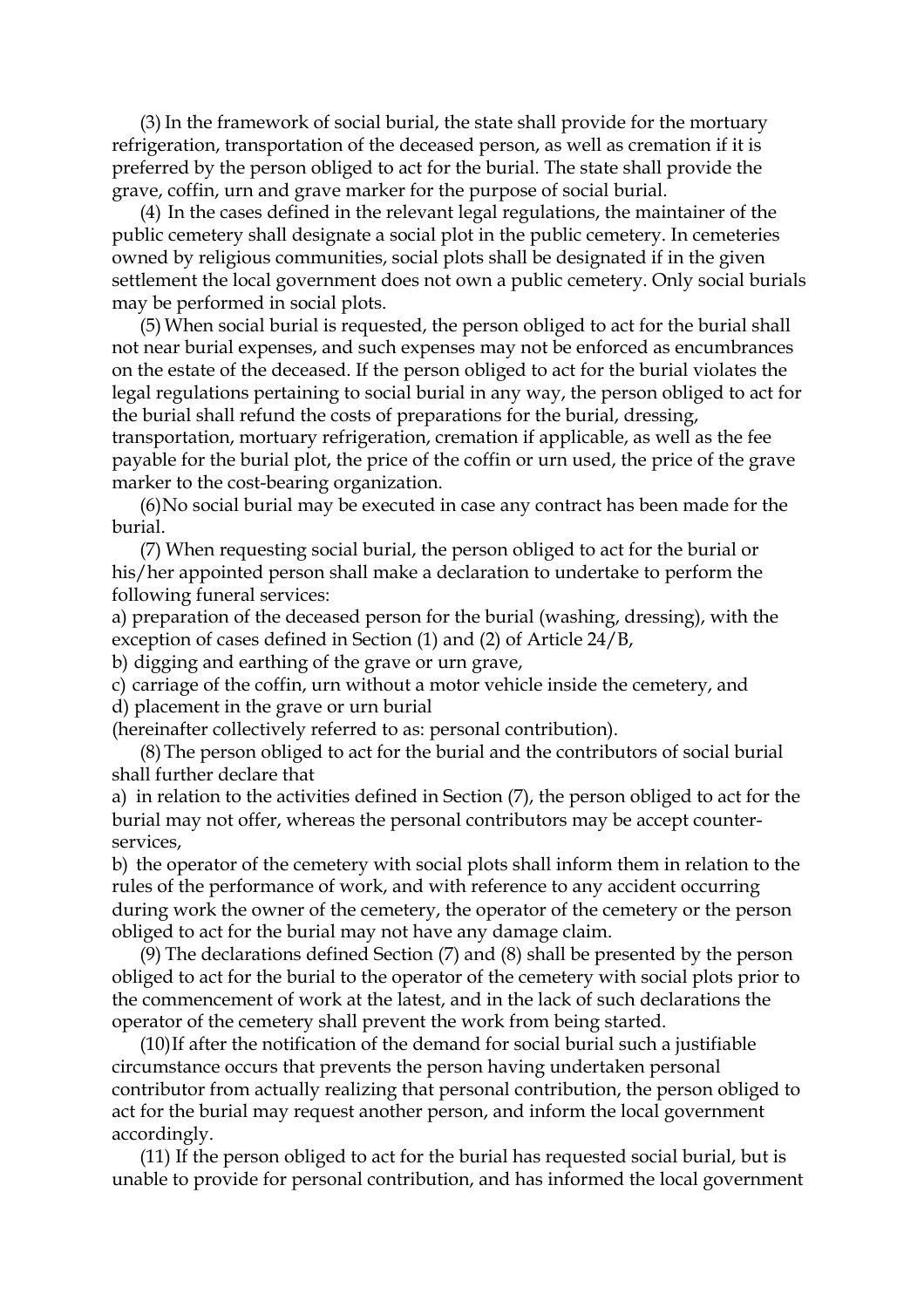accordingly, the local government shall act for the burial of the deceased person in the form of burial at public costs. These costs may be enforced as encumbrances on the estate of the deceased.

Article 24/B (1) For persons deceasing in healthcare institutions and in the case of post mortem examinations, dressing may not be performed in person. After the post mortem examination, the healthcare institution executing the post mortem examination shall deliver the corpse on the basis of the certification of application for social burial, as restored and dressed with respect to demands of reverence.

(2)The physician issuing the post mortem certificate may prohibit direct contact with the corpse for the personal contributors of social burial with reference to public health, epidemic or reverence reasons.

(3)In the case of social burial, only the accessories defined in Section (3) of Article 24/A may be used.

(4)For social burial, the deceased person may as well be laid out, and the memorial service may be held at the grave.

(5) At the place of social burial, within 25 years following the first burial only urns may be placed in the framework of social burial.

(6) In the case of burials performed in conformance to the specific requirements of any religious community, the rules of social burial set forth in this subchapter shall not affect the religious activities and customs of the religious community.

Article 24/C (1) If in the framework of social burial cremation is performed, the costs of the cremation of the corpse shall be borne by the local government at the last place of residence of the deceased person.

(2) When social burial is performed, the costs of the storage and mortuary refrigeration of the corpse in the public cemetery shall be borne by the maintainer of the public cemetery.

(3) The free provision of the burial plot and accessories for the purpose of social burial may not be regarded to be the provision of gifts, and therefore it may not be taken as grounds for public duty payment obligations."

#### **Article 9**

Section (3) of Article 25 of Ttv. shall be replaced by the following provision:

"(3) Within the meaning of this Act, the definition of funeral services shall be extend to

- a) urn burial in cemeteries owned by religious communities, memorial funeral place, within the framework of any religious ceremony by religious communities,
- b) laying out at any inpatient healthcare service provider with operating perform for the provision of hospice palliative service for adults or children, and
- c) performance of funeral service elements listed in Section (7) of Article 24/A, and performed by a relative or his/her appointed person in the course of the social burial."

### **Article 10**

Article 26 of Ttv. shall be amended with the following Section (3) and (4):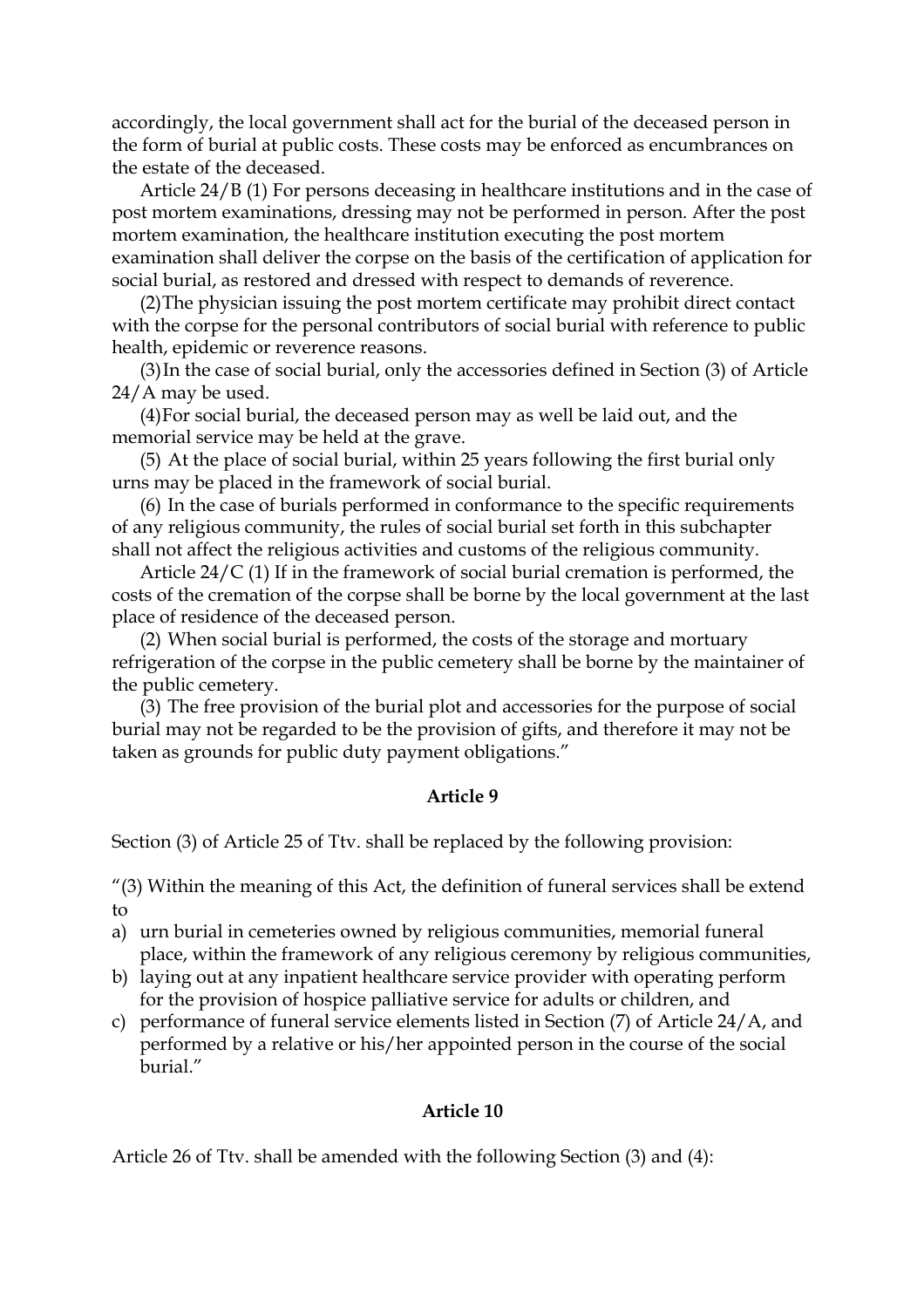"(3) The funeral service provider shall publish the price list of the offered services and accessories at its own website and funeral registration office in a clearly legible and comprehensible manner. From the prices published at the time of ordering the accessories or services, no deviation may be made to the detriment of the client. (4) For the takeover of the accessories made available by the clients, the funeral service provider may not charge any separate fee."

## **Article 11**

(1) Section (1) of Article 27 of Ttv. shall be replaced by the following provision:

"(1) Outside the cemetery, the cremation facilities and the memorial funeral place, the funeral service provider may perform

a) the registration of the requested burial, the preparation of the deceased person for the burial and the provision of the accessories needed for the burial as parts of the funeral services, as well as

b) the mortuary refrigeration of the deceased person and the storage of the hearse in the course of the funeral services

only at the site of the funeral service provider."

(2) Article 27 of Ttv. shall be amended with the following Section (3):

"(3) No site for the provision of funeral services may be established and operated within the 200-meter range of inpatient healthcare institutions."

# **Article 12**

Section (1) of Article 29 of Ttv. shall be replaced by the following provision:

"(1) Persons engaged as public employees by healthcare institutions in the form of public employment, labour relation or any other legal relation for work for the handling and delivery of deceased persons, or their relatives living in the same households may not be private entrepreneurs, one-man companies, senior officers, employees, members – with the exception of public limited companies – of business entities performing funeral services."

# **Article 13**

Paragraph a) and e) of Section (2) of Article 30 of Ttv. shall be replaced by the following provisions:

(The authority issuing permission for the performance of funeral services shall permit the pursuance of funeral service activities to)

"b) those confirming the availability of the property collateral that is defined in the government decree issued for the enforcement of this Act,

e) those having by themselves or by way of any employee – in the case of business entities – personally participating in funeral service activities the professional qualification defined, and comply with the conditions set forth in the relevant government decree."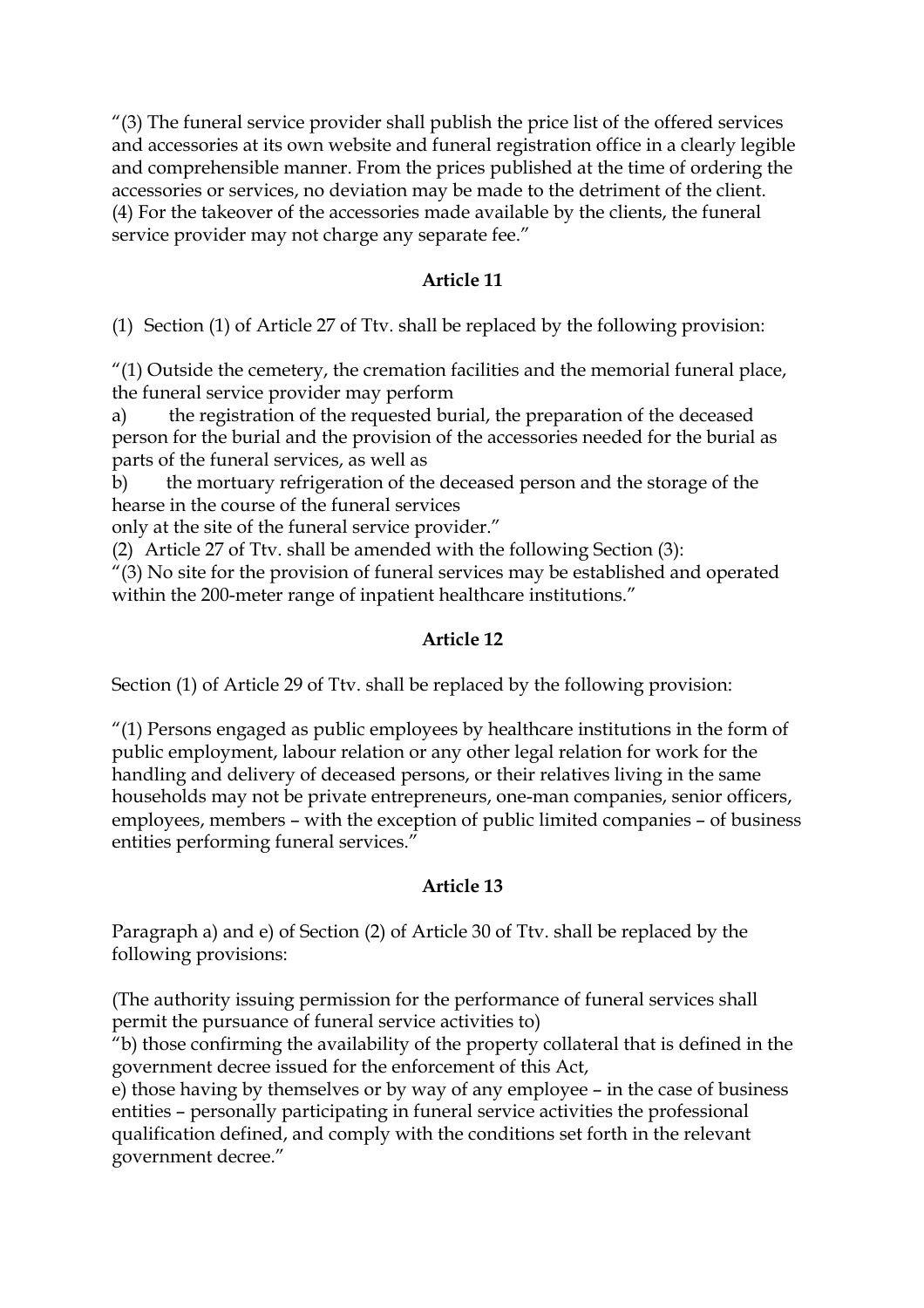### **Article 14**

Article 34 of Ttv. shall be replaced by the following provision:

 $\mu$ Article 34 (1) If the authority permitting the performance of funeral services finds that the funeral service provider fails to comply with the conditions prescribed in relation to its activities in the relevant legal regulations, or the conditions of the issuance of the permit are not in place any longer, the permit shall be withdrawn immediately.

(2) If in the course of its supervisory activities, the authority has ascertained that the funeral service provider fails to comply with the obligations required by the authorities, and within 30 days following the receipt of the authority resolution demanding the proper observation of the obligations the service provider does not act in conformance to the notice, the authority permitting funeral services – with respect to the weight, nature and any repeated occurrence of the violation – may impose of fine ranging from HUF 100,000 to HUF 1,000,000. If within 60 days following the receipt of the authority resolution demanding the proper observation of the obligations the funeral service provider fails to restore operations complying with the relevant legal regulations and authority resolutions, the authority permitting funeral services shall withdraw the permit for the given activities, site or both of them."

## **Article 15**

Article 35 of Ttv. shall be amended with the following Section (3):

"(3) In the case of any carriage between 1 March and 30 September, or when the duration of the carriage is longer than 90 minutes, outside the cemetery, memorial funeral place and cremation facility the corpse may be transported in a hearse only at or under +18 °C."

### **Article 16**

Article 37 of Ttv. shall be replaced by the following provisions:

"Article 37 (1) A cremation facility may be constructed, converted or reconditioned as required in the local construction regulations, in possession of a building permit.

(2) For the given upcoming 6-monthly calendar period, the cremation facility is obliged to publish its prices for the cremation and other services associated with cremation, thus in particular the transportation charges for unit kilometers, the prices payable for the cremation caskets, urns and urn insets it distributes until 1 December and 1 June, respectively. The published prices shall be equally applicable to all the funeral service providers.

(3) In connection with the use of its services, the cremation facility may not make payments to the funeral service provider.

(4) The cremation facility shall keep a book of records to specify the

a) serial number,

b) date of cremation,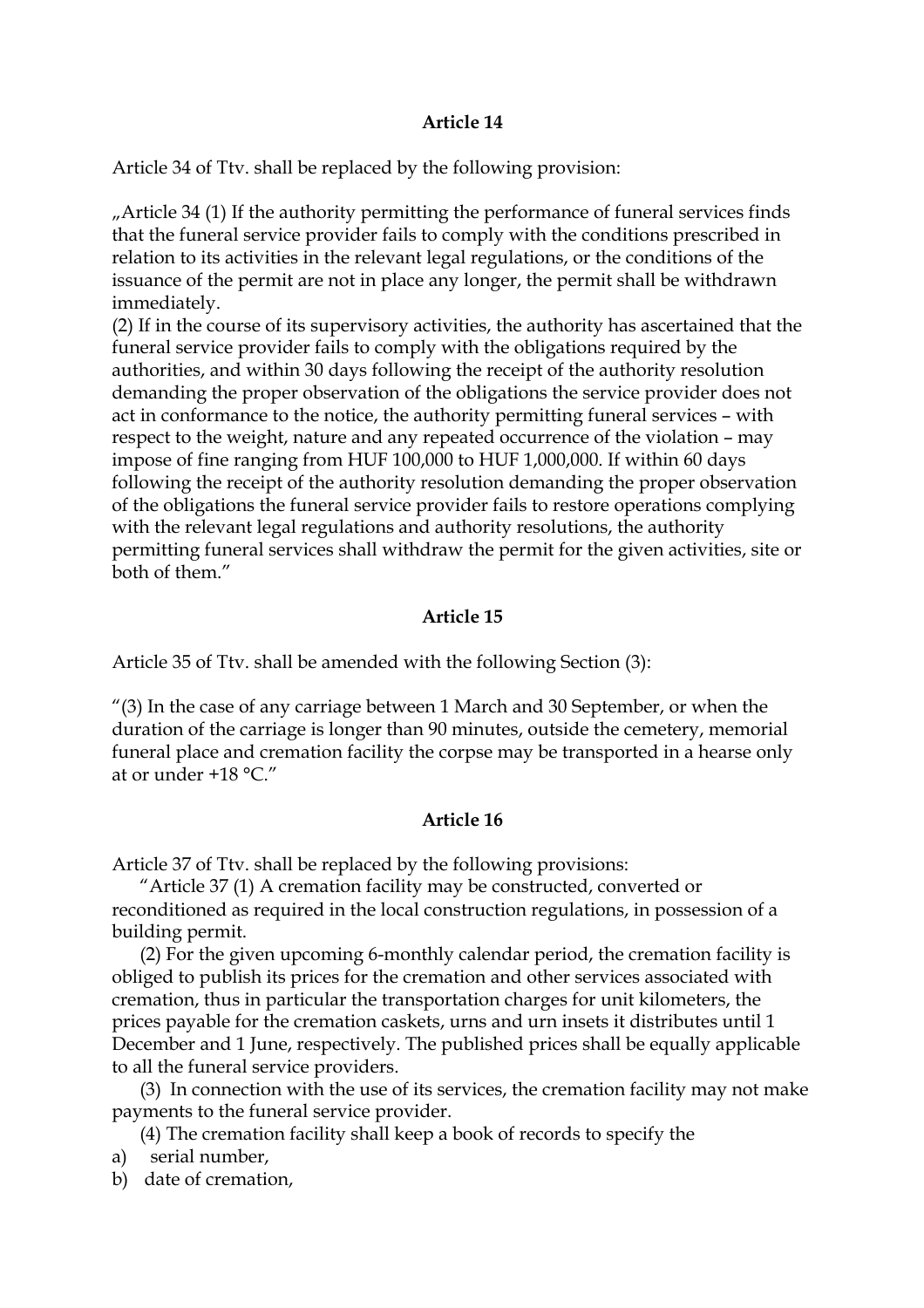- c) name of the deceased person, place and date of birth, mother's name at birth,
- d) place and date of death,
- e) name, address of the service provider transporting the deceased person to the facility, the registration number of the transportation vehicle, the date and time of takeover,
- f) the time, date and form of the delivery of the urn, the identifying data of the delivery, or the name, address and signature of the receiving person.

(5) When accommodated outside cemeteries, memorial funeral places, the book of records shall register the place of the accommodation of the ashes, the name of the person acting for the burial and making the declaration, his/her place and date of birth, the mother's name at birth, and the copy of this declaration shall be kept.

(6) The book of records and the declarations held by the cremation facility shall be kept until the end of the operation of the facility. When the operation of the cremation facility is discontinued, the owner of the cremation facility shall provide for the deposition of the book of records and declarations in the archives. If the ownership of the cremation facility changes, the new owner is obliged to continue the book of records, as well as keep the earlier books of records and declarations.

(7) The data entered in the book of records and declarations may be inspected only by the authority supervising the funeral services and the person having ordered the cremation. The cremation facility shall inform the persons intending to exercise the rights of reverence in relation to the place of the accommodation of the ashes."

#### **Article 17**

(1) Section (1) of Article 40 of Ttv. shall be replaced by the following provision:

"(1) The owner of the cemetery or  $-$  in the case of public cemeteries  $-$  the local government may impose the obligation to rely on the services of professional personnel and equipment within the cemetery to perform the mortuary refrigeration of deceased persons, their carriage in dedicated vehicles, the scattering of ashes with the use of specific means, as well as tasks associated with urn burial, grave digging, the opening of graves, the lowering of coffins in graves and the earthing of graves (hereinafter referred to as: services provided by the operator)."

(2) Article 40 of Ttv. shall be amended with the following Section (6):

 $^{\prime\prime}$ (6) The operator of the cemetery may not charge any other fees, but ones stipulated in the regulations. No fees may be collected for visits in the cemetery, the use of roads in the cemetery and the maintenance of burial plots."

#### **Article 18**

(1) Paragraph b) of Section (1) of Article 41 of Ttv. shall be replaced by the following provision:

*(The Government shall be authorized to issue a decree to stipulate the requirements for)*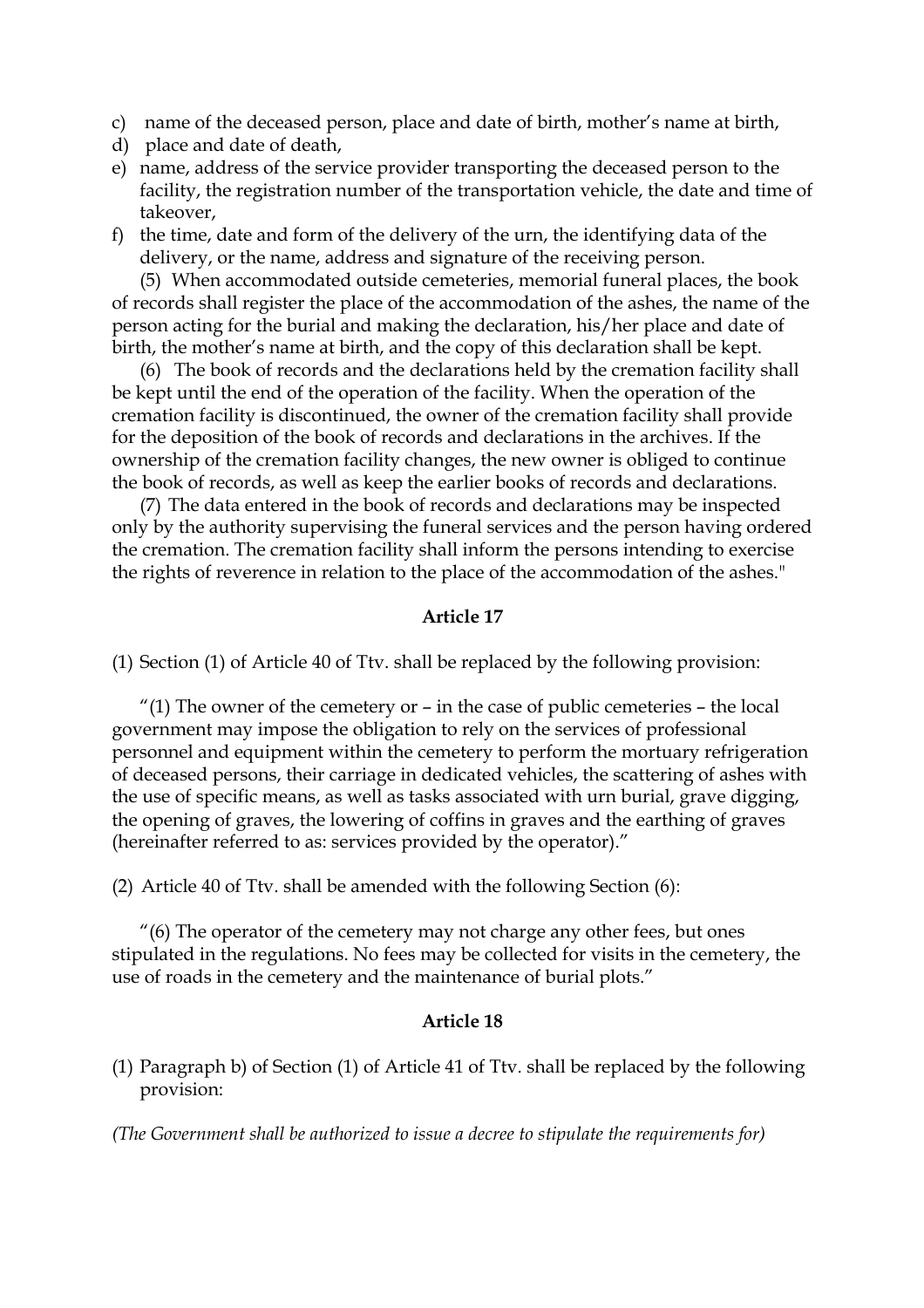"b) rights and obligations relating to the performance of funeral services and the operation of cemeteries, burial at the costs of the public, transportation of deceased persons in Hungary and abroad, rules pertaining to the domestic burial and cremation of non-Hungarian citizens, as well as the contents and substances of declarations needed for the release of ashes;"

(2) Section (1) of Article 41 of Ttv. shall be amended with the following Paragraph i)–  $k$ :

*(The Government shall be authorized to issue a decree to stipulate the requirements for)*

"i) maximum prices for cremation in connection with social and public burials; j) the differing rules pertaining to social burial plots, detailed rules of the use of social burials;

k) detailed rules pertaining to the mortuary refrigeration of the corpse in a healthcare institution in the case of social burial."

## **Article 19**

Ttv. shall be amended with the following Article 44 and 45:

 $<sub>n</sub>$ Article 44. The provisions of Section (3) of Article 27 shall be applicable to sites</sub> operated for the purpose of funeral service as of 1 January 2014

a) from 1 January 2015 in case the funeral service provider is the owner of the property used as the service site,

b) from 1 July 2014 in case the funeral service provider has the right to use the property as the service site under any other legal title.

Article 45. This Act has been adopted for compliance with Directive 2006/123/EC of the European Parliament and of the Council of 12 December 2006 on services in the internal market."

# **Article 20**

In Ttv.

a) the wording "administrative area" in Paragraph a) of Article 3 shall be replaced by "area of public administration", and the wording "intended for building development" shall be replaced by the wording "intended or not intended by building development",

b) the wording "also cemetery" in Paragraph b) of Article 3 shall be replaced by "cemetery or cemetery section",

c) in Paragraph c) of Section (1) of Article 41 the wording "operating" shall be replaced by "establishing, operating",

d) in Paragraph b) of Section (3) of Article 41 the wording "use of the cemetery" shall be replaced by "use of the cemetery, mortuary",

e) Paragraph e) of Section (3) of Article 41 the wording "redemption fee" shall be replaced by "fee of redemption and extension", whereas the wording "by the entrepreneurs" shall be replaced by "and the services provided by the operator",